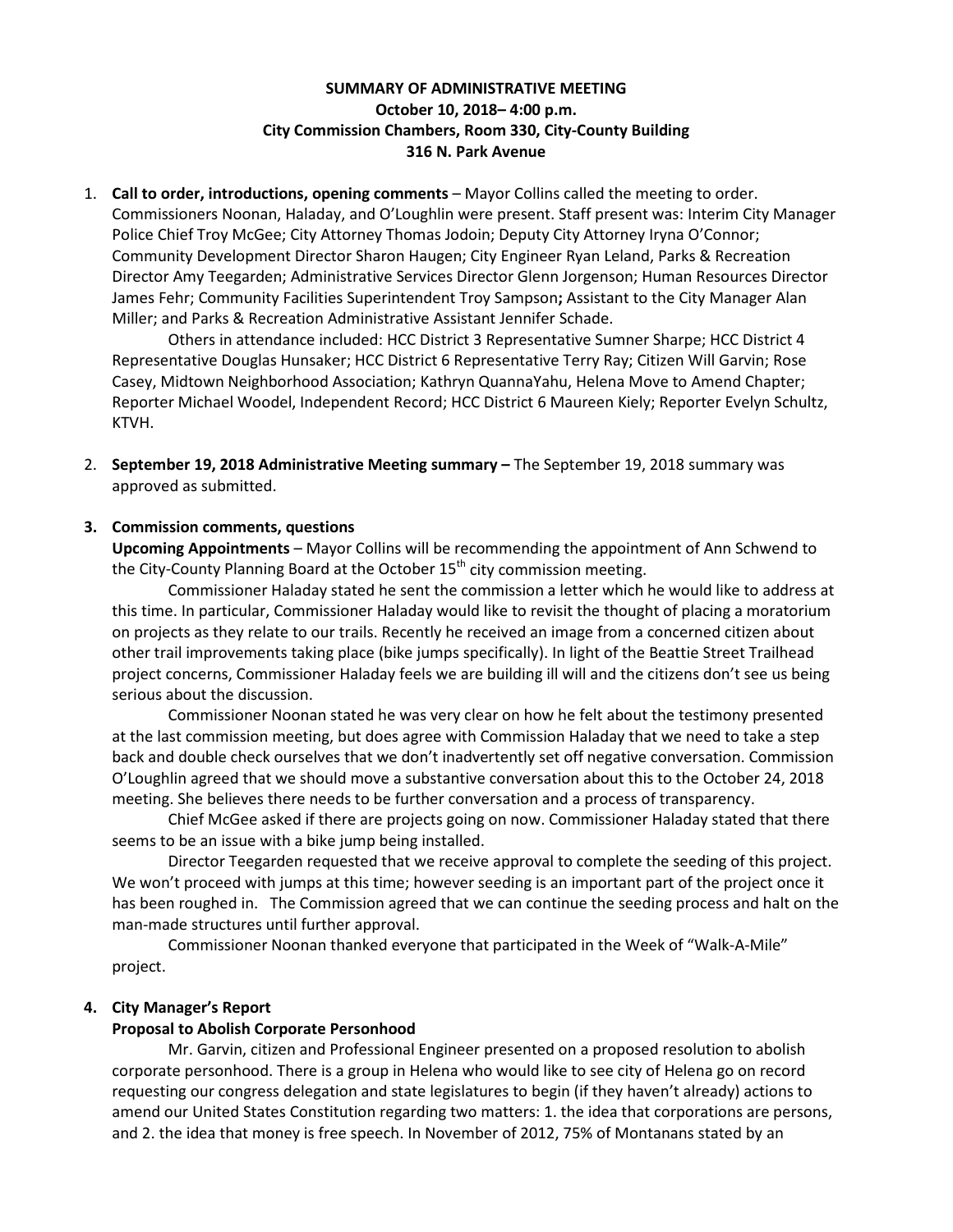initiative that this is what we want. Not only that, but also that 75% statewide included that our 56 counties passed this with the majority. Thirteen months later, the First District Court of Lewis and Clark County struck down language compelling legislators to ratify an amendment contrary to the Citizens United decision.

Commissioner O'Loughlin stated there have been two efforts by a number of groups over the last several years about whether such an amendment should be addressed by Congress and the individual states or through a constitutional convention. Commissioner O'Loughlin said she had concerns about the possibility of a constitutional convention due to the wide variety of organizations seeking amendments on other topics. Kathryn QuannaYahu, member of Move to Amend, stated that Move to Amend is an organization supporting Garvin's resolution. She clarified that they support a congressional amendment rather than a new constitutional convention.

If there is consensus by the commission, Commissioner O'Loughlin asked if there would be a willingness to edit the document distributed to make it clearer that this a request to our federal delegation for a congressional amendment. Mr. Garvin then stated he will clarify his resolution's language on how an amendment would be passed, saying he is not interested in a convention either.

Commissioner Haladay stated he is comfortable with the edits recommended by Commissioner O'Loughlin. Mr. Gavin stated he will change the wording. The group will correct the draft and have the city attorney review it. The actual wording is not as important as the message that goes to state legislatures and congress.

Chief McGee shared that the street department plowed and sanded the streets last night during the snowstorm. As of this afternoon, we have not received any complaints about sidewalks. Parks and public works were very busy with broken limbs. We did lose power at the end of west main up into Oro Fino due to limbs falling on power lines.

### **5. Department Discussions**

#### **Police Department/City Attorney**

**Abandoned Vehicles** - Chief McGee submitted a memo regarding police response to abandoned vehicles in the city. Currently, every motor vehicle, motorhome, camper trailer, and boat that has not moved for three days is considered an abandoned vehicle. This includes the business areas of town where businesses park overstocked vehicles they plan on selling, repairing or storing for a period of time. It also includes Benton Avenue in front of Carroll College where many students leave their vehicles for days, weeks, and sometimes months before they are moved again.

The memo covers how we handle complaints now, but also our current city ordinance. Currently, abandoned vehicles are handled on a complaint-driven basis. After the vehicle is marked, if it is moved, it is considered moved and the process starts all over again. Statistics show that we receive approximately 800 calls per year. We do not have the staffing to handle more calls. The HCC has indicated that they want us to take a more robust approach of abandoned vehicles. If the commission wants this as well, the police department will need assistance. By the definition of our law, there are thousands of abandoned vehicles every year in the city.

Attorney Jodoin suggested that instead of doing this under the abandoned ordinance, we make this more of a parking violation issue. Abandoned vehicles are one of the most frustrating aspects of our job. Complainants don't understand that if a vehicle is move, it is not considered abandoned. Some vehicles have dozens of CFS markings on them. Neighbors get frustrated by this. It has the appearance that the city isn't doing anything. We are doing what we can in the context of the law. One idea was to change the law to state that the vehicle must be moved a certain distance, but that has issues as well. Attorney Jodoin stated it may be easiest to follow Missoula's lead and get out of the abandoned vehicle issue entirely, and state that no vehicle can be parked on a city street for more than 120 consecutive hours (five days). It would then become a parking issue. If it is parked on a street for more than five days, it can be towed. He stated the city would need to change other parts of the ordinance to indicate where these vehicles would be stored. We may want to consider changing the ordinance so private haulers could pick up the vehicles and the owner would have to pay their costs. This in conjunction with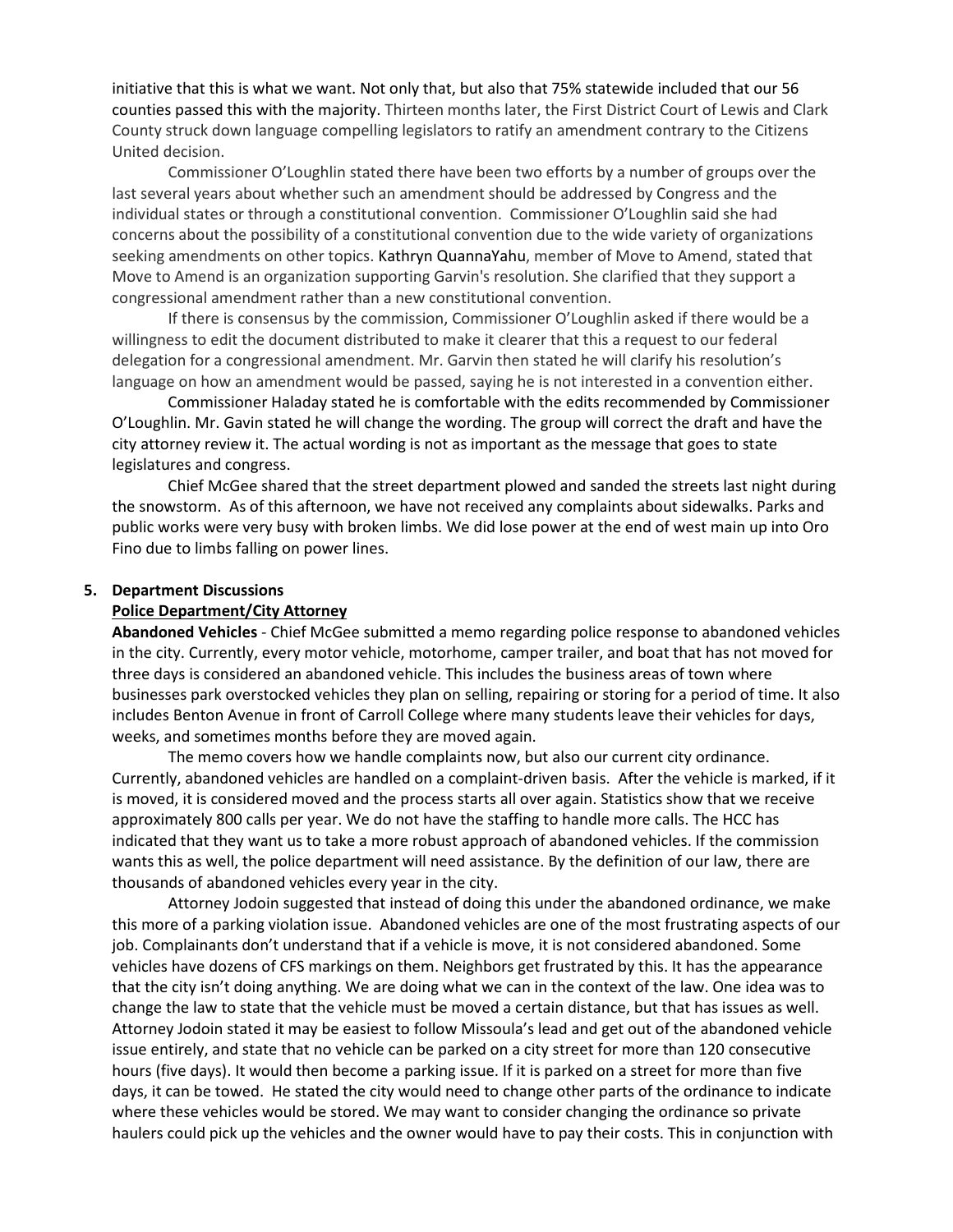what is considered Monday night relative to emergency snow routes; which could be a significant increased regulatory environment. The emergency snow route ordinance proposes to prohibit the parking of RV's, trailers, campers on city streets from November 1 to April 15. There will probably be many more vehicles being towed.

Commissioner O'Loughlin asked how enforcement is handled in Missoula. Attorney Jodoin stated this is done strictly through the issuing of parking tickets. If the vehicle continues to remain on the street, it is towed; It is a lengthy process.

HCC Representative Terry Ray stated he has received complaints from residents that are mostly related to vehicles that are missing parts or are unkempt and are stored on streets and he has submitted those complaints to the police department. While the HCC appreciates the efforts of the city attorney's office, there is a need for more patrol. The HCC would like to recommend a few options to the commission to include the following: 1. discuss the possibility of helping with the advertising of the volunteer police program, 2. assist with communicating with citizens through a public information campaign on where you can legally park these vehicles, 3. place an information flyer in the water bill.

The commission continued this discussion. Commissioner Noonan cautioned everyone to wait until spring to see how winter goes and then consider how to enforce a new ordinance. Commissioner O'Loughlin agreed and added that some of these examples as it relates to snow removal may be taken care of this winter.

Commission Noonan stated he likes the parking option that the city attorney has proposed and encourages the city attorney's office to continue working on this through the winter months.

Commissioner Haladay likes this approach as well.

### **Public Works**

**Digester Cover Repair Recommendations –** City Engineer Leland reported on the morning of September 4 there was a failure of the eastern Secondary Digester Cover at the wastewater treatment plant. The Secondary Digesters are the final phase in sludge treatment where methane is recovered beneath the Digester Covers. There are two Secondary Digester Covers – eastern and western. The Secondary Digester Cover is a floating cover over and around a concrete tank that is filled with sewage sludge. The Secondary Digester needs to be replaced. This option will require retaining a design consultant/engineer and proceeding forward. Staff believes they can have a design contract in place by November and design completed by March or April of 2019. Proposal and cost estimates will be presented to the Commission upon receipt. The cost to install a new floating cover will be approximately \$1,000,000 - \$1,500,000.

With the Commission's approval, we would like to finish the contract with the consulting firm and bring that information back to the Commission for final approval. There was commission concurrence to proceed.

**Five Point Intersection -** Engineer Leland stated the commission asked staff to look at doing two-way traffic on Last Chance Gulch to take care of one five-point intersection, and then look at access into 6<sup>th</sup> Ward and evaluate the other five -point intersection.

The City of Helena has engaged Robert Peccia and Associates (RPA) and MIG to develop a multimodal traffic study of identified intersections and Last Chance Gulch in downtown Helena. The approximate area to be evaluated includes Last Chance Gulch from 6<sup>th</sup> Avenue to Lyndale Avenue, Helena Avenue from Last Chance Gulch to North Montana Avenue, and Lyndale Avenue from Last Chance Gulch to North Montana Avenue. The main intersections to be evaluated are the five-point intersections of Last Chance Gulch/Helena Avenue/Neill Avenue, and Lyndale Avenue/Montana Avenue/Helena Avenue. Also included in an evaluation of two-way traffic on Last Chance Gulch between Neill Avenue and  $6<sup>th</sup>$  Avenue.

The two issues were combined into one study because changes at one intersection can and will affect what happens at the other intersection. As part of the study, RPA and city staff conducted two public meetings to better identify and scope and needs of the traffic study. Based on the two public meetings, RPA has developed the scope and fee structure which is included in the packets today. The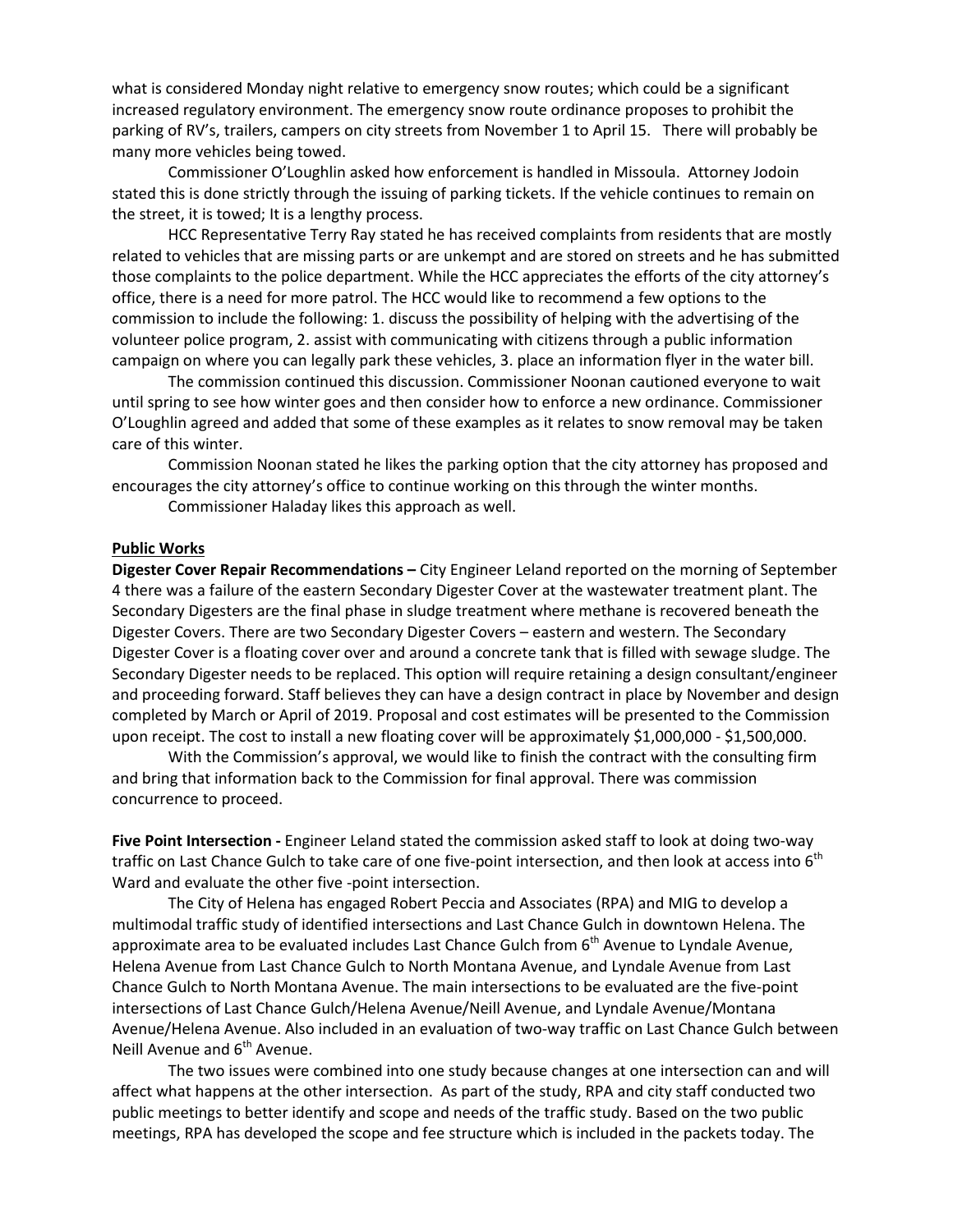study will look at short-term recommendations such as signage and striping, and long-term recommendations such as reconstruction of one or both of the intersections. Staff is looking for direction on how to proceed with the study and changes to scope. The anticipated cost of this project is \$250,000.

Commissioner Haladay asked if there was discussion about expanding the scope going north almost to the railroad tracks at the corner of Bozeman and Argyle and going south to Livingston and doing a comprehensive look at what travel patterns will look like in that area. In addition, Centennial Trail Master Plan had been discussed as an attachment piece because that project had been delayed. Engineer Leland stated it does include the railroad tracks up to Livingston. Commissioner Haladay then asked that an update of the Centennial Master Plan be included in the scope of services.

Mrs. Rose Casey attended to represent Midtowne and Sixth Ward. She first recognized M.C. Beeby for all of her hard work with Midtowne and Sixth Ward Association Board of Directors. M.C. passed away on October 7. Mrs. Casey stated this all came about because of the TIF District and residents wanting improved access and she had distributed a petition from 20 business owners all of whom are in the Sixth Ward area. They, as well as the residents are very concerned about access into the area. They believe closing Helena Avenue is really a bad idea. She would rather see money spent on solutions than another traffic study.

Commissioner Haladay asked if staff has had a conversation with MDT about a plan for this fivepoint intersection. Engineer Leland stated that MDT has some ideas about this intersection, but they are ever changing. Staff wants to look at both studies at the same time. . MDT has stated that if we can come up with an idea that works and it meets their criteria, we can do about anything we want. Commissioner Haladay stated when there was previous discussion on this issue, we discussed doing two separate studies which we would parallel and then do together. Each study would take the same amount of time. Engineer Leland stated that if you have two different firms, they would have different stakeholder meetings. The most economical way is to study both intersections at the same time.

Commissioner Haladay referred to the memo received from Mrs. Casey that states that there is some concern that the scope is not large enough to fully address questions that need answered and asked is this scope sufficient. Engineer Leland stated yes; staff will make sure that the scope meets the criteria of MDT as they are the number one stakeholder.

Commission O'Loughlin suggested we articulate the standards of MDT in the scope. Engineer Leland stated he will add this.

Commissioner O'Loughlin then referred to Page 1, Minimum Objectives; and noted we referenced the City of Helena Downtown Master Plan and suggested perhaps we should reference the other TIF District that the city has developed. Commissioner O'Loughlin recommended that we add another objective, "Promoting economic development within the renewal districts developed by the city". Make sure this is specifically articulated. The Downtown Master Plan covers the new Urban Renewal District, she is not certain that would include the Railroad District. She would also be interested in the location and boundaries of what the scope is to ensure we are getting a full study.

Before we sign a contract with Robert Peccia, Engineer Leland will have that conversation with MDT and get their sign off. The timeline for this project is 9-12 months to include public input.

Commissioner Noonan suggested that at the beginning of the commission meeting on Monday, we take some time to recognize M.C. Beeby and her accomplishments in the community. Mrs. Casey agreed to present.

### **Community Development**

**Downtown Urban Renewal Boundaries -** Community Development Director Haugen gave a report on the conversation with BID regarding adding the property along Rodney Street to the boundary. Staff met with BID representatives and they did not object to the addition. They did ask that we do the process in early spring. It is their desire that we finish the work this year. We will not be able to get this certified through Department of Revenue this year. Director Haugen recommended that we finish the work on the Downtown Urban Renewal District and then begin the process of amending the plan and go